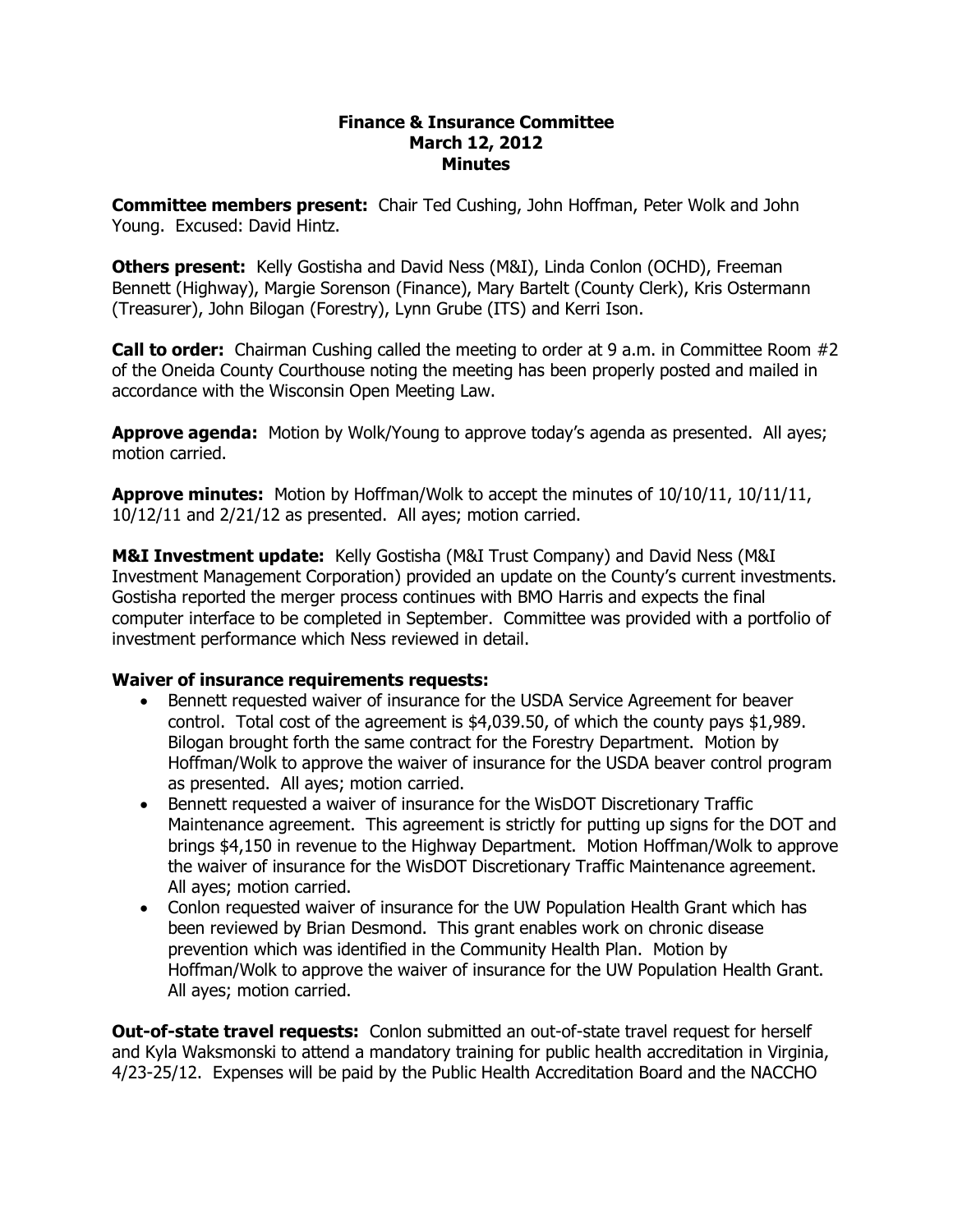grant. Motion by Hoffman/Wolk to approve the out-of-state travel request as presented. All ayes; motion carried.

**UTV resolution:** On agenda in error.

# **Vouchers, reports and purchase orders:**

# County Clerk:

- · Motion by Hoffman/Wolk to approve the vouchers as presented. All ayes; motion carried.
- · Bartelt submitted list of outstanding invoices from the sale of county directories which have not been paid and requested permission to credit back these invoices. Motion by Young/Hoffman to credit the outstanding invoices as requested. All ayes; motion carried.
- · Motion by Hoffman/Wolk to approve the 2011 line item transfers as presented. All ayes; motion carried.

Treasurer:

- · Motion by Hoffman/Wolk to approve the statement of cash account as presented. All ayes; motion carried.
- · Motion by Cushing/Young to approve the line item transfers as presented. All ayes; motion carried.

Information Technology Services:

- · Motion by Hoffman/Wolk to approve the ITS vouchers as presented. All ayes; motion carried.
- · Motion by Cushing/Wolk to approve the line item transfers as presented. All ayes; motion carried.
- · Motion by Hoffman/Wolk to approve the employee expense voucher as presented. All ayes; motion carried.
- · Courthouse wireless connectivity update: Tabled until April meeting.

Finance:

- · Motion by Wolk/Young to approve the vouchers and blanket purchase orders as presented. All ayes; motion carried.
- · Motion by Cushing/Wolk to accept the general investment summary as presented. All ayes; motion carried.

**Line item transfers:** Motion by Hoffman/Wolk to approve the 2012 line item transfers for Emergency Management and Public Health. All ayes; motion carried.

Sorenson submitted 2011 line items transfers for: Public Health, Department on Aging, Sheriff's Department, Land and Water Conservation, Oneida County Fair, UW-Extension, Register of Deeds, Land Information, Central Duplication, Highway Department, Branch II Circuit Court, Branch I Circuit Court, District Attorney, Probate, Clerk of Circuit Court, Corporation Counsel, Medical Examiner, Family Court Commissioner, County Clerk, Forestry, Emergency Management and Buildings and Grounds. Motion by Wolk/Hoffman to approve the 2011 line item transfers as presented. All ayes; motion carried.